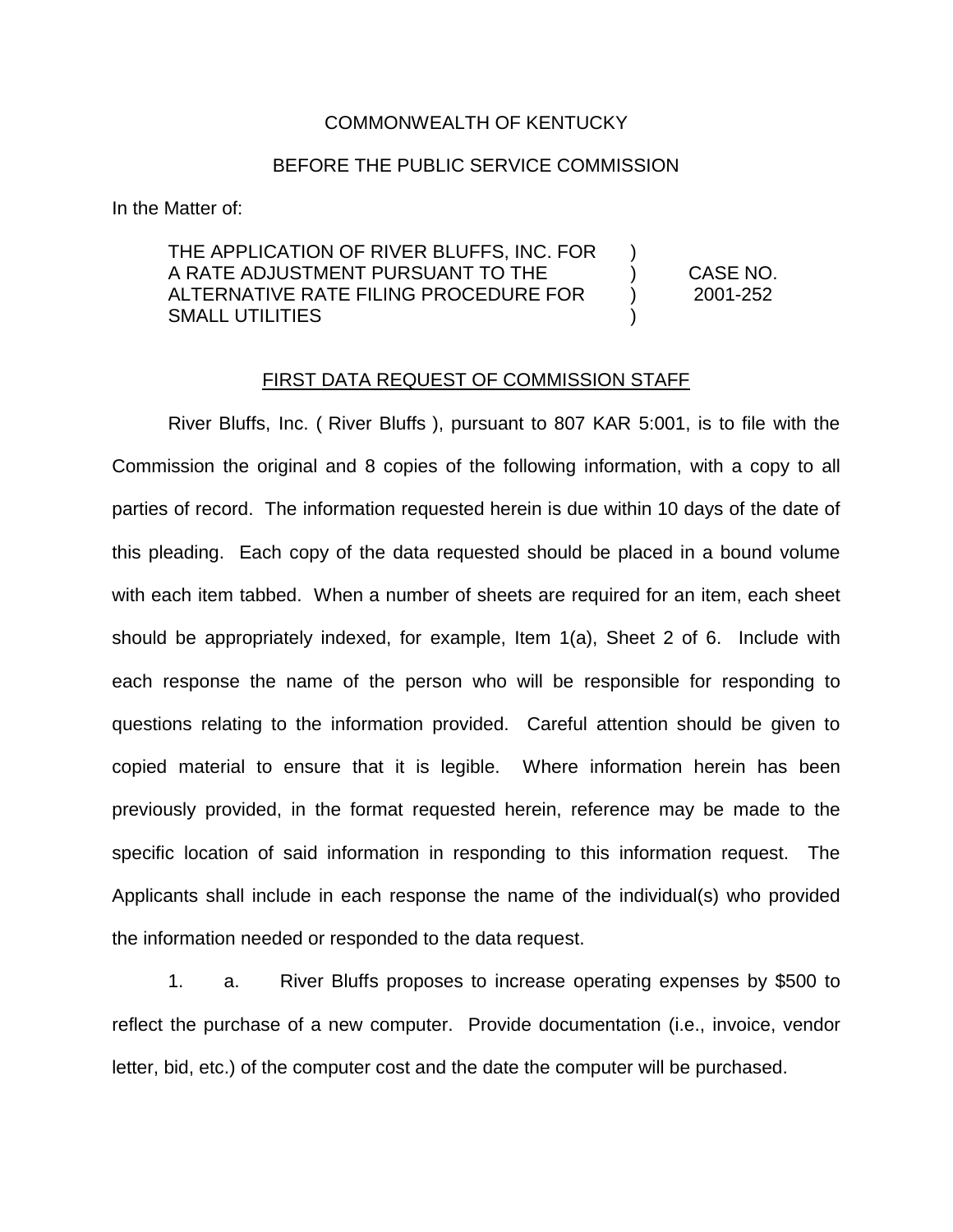b. Given that there are multiple business interests being operated from the home of Harold Helm, the President of River Bluffs, state the percentage of time that the new computer will be used solely by River Bluffs and explain how this usage has been determined.

2. a. River Bluffs proposes to increase test-period telephone expense of \$1,487 by \$507 to reflect the cost of a new commercial line. Provide documentation (i.e., invoice, vendor letter, bid, etc.) to support the proposed cost of the new telephone service and the date the telephone service will be installed.

b. Test-period telephone expense represents the costs incurred in using Mr. Helms cellular telephone. What percentage of time does Mr. Helms use the cellular telephone in conducting business for River Bluffs and what percentage of time does he use it for other business or personal interests?

3. In its application, River Bluffs states that it will use less water and chemicals because it has installed a more efficient pump. If the new pump is more efficient, explain the proposed increase of \$465 to test-period chemical expense. Include documentation to support the proposed increase.

4. River Bluffs estimates that its rate case cost will be \$5,000. Provide documentation (i.e., invoice, vendor letter, bid, etc.) to support the proposed rate case cost of \$5,000 and include the amount that has been incurred to date.

5. River Bluffs has proposed to increase test-period accounting expense of \$1,275 by \$1,225 stating: [c]hanged tax year to reduce cost. Provide documentation (i.e., invoice, vendor letter, bid, etc.) to support the proposed increase in accounting

-2-